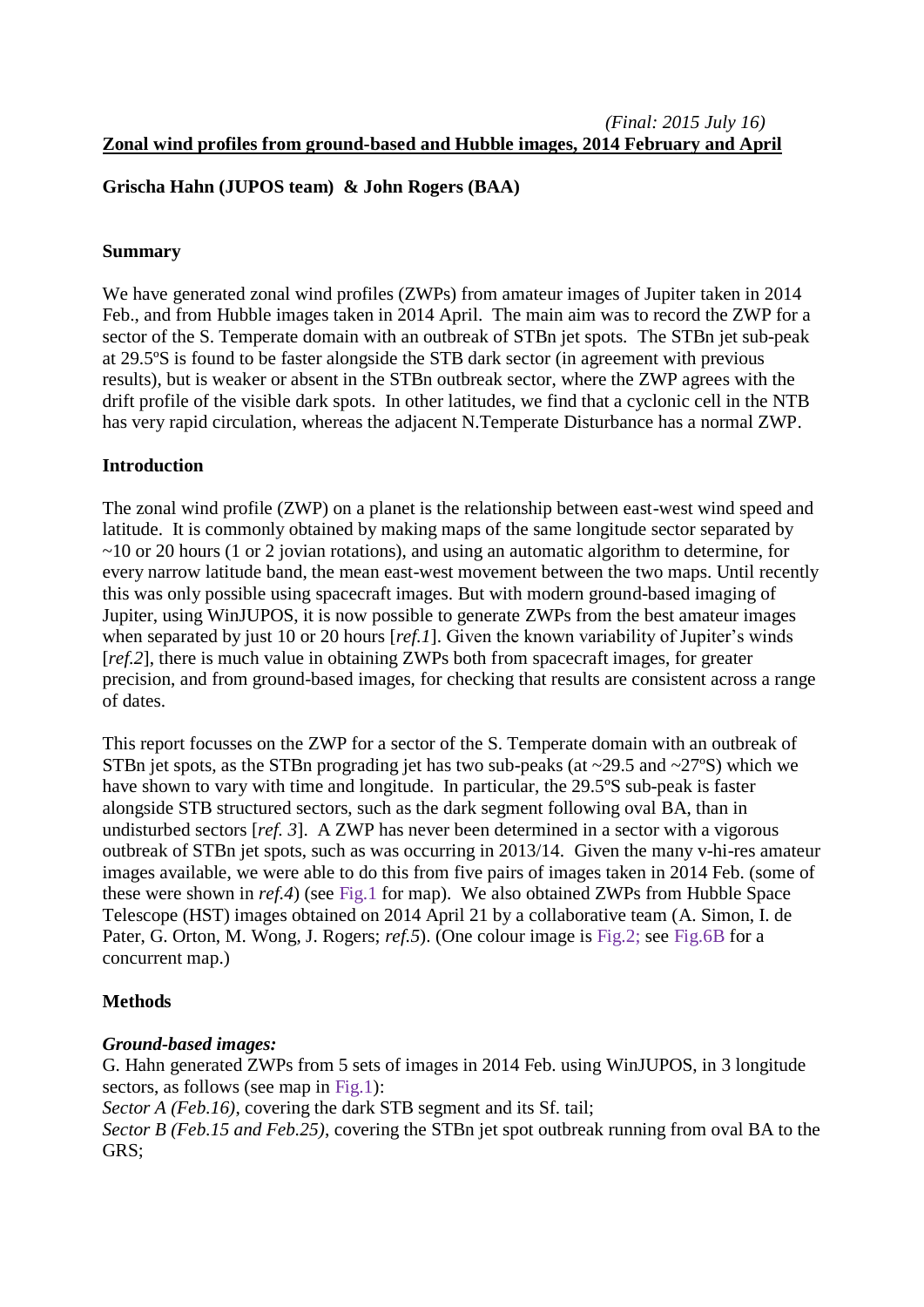*Sector C (Feb.2, 10-hour and 20-hour comparisons between 3 sets of images), covering* undisturbed sectors but including the STB Ghost.

In obtaining ZWPs from ground-based images, there are often uncertainties in the limb outline, the timing, and the alignment (which requires manual optimisation), leading to possible systematic error in the wind speeds; so the zero-point of the ZWP is adjusted so as to optimise the fit with prior ZWPs from spacecraft, or with tracked spots. In this case: Sector A was adjusted for best fit with a ZWP from HST in 2012; offsets up to to 8 m/s more

negative would also fit.

Sector B was adjusted to the measured speed of the STBn jet spots (+37 m/s) f. the GRS. Sector C was adjusted to the measured speed of the STB Ghost  $(+3 \text{ m/s})$  and nearby small spots.

Wind speeds were obtained independently from maps generated from red, green, and integratedlight images, at intervals of 0.3<sup>°</sup> latitude; they were then averaged within a 0.9<sup>°</sup> window at 0.3<sup>°</sup> intervals to generate mean ZWPs, which were optimised for the S. Temperate domain.

## *HST images:*

Wind speeds were obtained independently from maps generated from red, green, and violet images, 10 hours apart. These maps covered only Sector B (excluding the GRS and Oval BA). The global ZWP is in Fig.5.

# **Results: S. Temperate domain**

The results are summarised in the attached charts: Fig.3 shows our ZWPs across the S. Temperate domain; Fig.4 shows transects of wind speed with longitude at the typical latitudes of the three jet peaks (26.9, 29.4, 31.9 ºS), averaged over a 60º window of longitude.

**The STBn jet component at 26-27ºS** is present as a similar peak in the ZWPs at all longitudes, with a fairly constant mean speed of  $\sim$ 37 m/s, in both ground-based and HST data.

## **The STBn jet component at 29ºS** is much more longitude-dependent:

*Sector A* (ground-based only): This sector, with the STB dark segment, is the only one with a sharp, fast 29ºS sub-peak, at 44 m/s in the ZWP, consistent with our previous reports which showed a mean of 44 m/s in structured sectors. The speed is ~48 m/s along the dark sector itself, and falls off sharply at its f. end, so in the 'Sf. tail' sector it is only ~30 m/s (uncertain because there are no distinct features to track here). (Depending on the zero-point adjustment applied, these speeds could be as much as 8 m/s lower.)

*Sector B*: In this sector, the dark STBn jet spots are running from oval BA to the GRS, with a shallow cyclonic gradient of speed versus latitude centred on mean speed 37 m/s at 28ºS, many of them drifting northwards without change of speed, according to thorough JUPOS analysis *[ref.6]*. Accordingly, just f. the GRS, on both dates measured in Feb., the speed at 27<sup>o</sup>S is 37 m/s, whereas the speed at 29.4°S is rather slow  $(\sim 20 \text{ m/s})$ , so this sub-peak is weak or absent after the spots have drifted north. (However, the results on the two dates in Feb. diverge further f., where the spots are arising p.BA; whether this represents inaccuracy or real variability is unclear.) The HST data in April shows a speed of  $32 \text{ m/s}$  p. BA, decelerating to  $\sim 23 \text{ m/s}$ towards the GRS, confirming that this sub-peak declines as the spots drift northwards while running towards the GRS.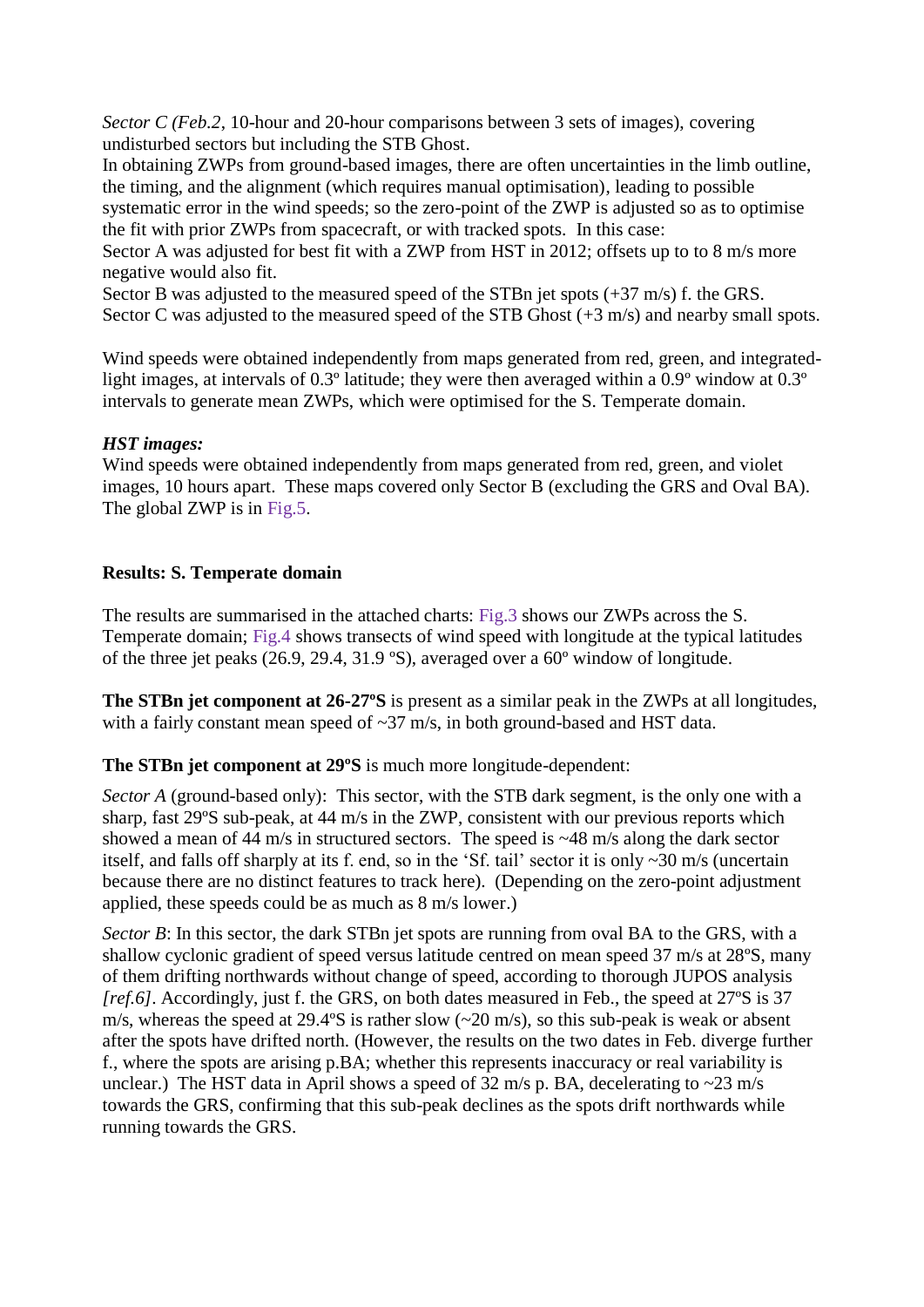*Sector C* (ground-based only): This is largely an undisturbed sector, but includes the STB Ghost in the middle. The 29ºS sub-peak is not detected here, possibly because of lack of features. Instead, the ZWP records the speed of the STB Ghost itself (+3 m/s).

**The STBs retrograde jet at 32 deg.S**: Most of the ZWPs show a peak speed of -9 to -16 m/s (Fig.3). The HST ZWP in sector B shows a peak of -15 to -18 m/s, typical of previous spacecraft values, with slight decline from the GRS to BA. In the ground-based longitude profiles at 31.9ºS (Fig.4A), the mean speed is lower and there is large scatter, which may be partly due to lack of features, and partly due to the jet peak being slightly south of the transect. Nevertheless, one result shown in both ground-based and HST profiles (Fig.4B) is the decline of this jet going from the GRS to oval BA. This is consistent with our evidence for recirculation of occasional spots from the STBs jet to the SSTBn prograde jet in this sector in recent years [ $ref.7$ ], and is supported by a subtle change in cloud texture in the STZ in the HST images (Fig.2).

## **Results: other latitudes**

There is generally good agreement between the ground-based and HST global ZWPs, although the latter is clearly more consistent. The following data are from the HST ZWP (Fig.5).

**SEBn jet (~7.5°S):**  $u_3 = +152$  m/s, DL1 = -97.5 deg/mth.

This high speed is fairly typical of the jet when no large disturbance is present.

**NEBs jet (5-9ºN):** The ZWP is irregular, and is not faster than the usual NEBs dark formations. It is especially slow in the violet profile, presumably because the dark (bluish) formations are not detected in violet light.

**NTBs jet (~24°N) :**  $u_3 = +156$  m/s, DL1 = -130 deg/mth.

This high speed suggests that there will be another NTBs jet outbreak soon, possibly in 2017 as expected from the historical 5-year periodicity.

#### **NTB:**

The elaboration of the N. Temperate domain was described in detail in our reports *[2013/14 reports no.4 & no.6, and 2014/15 report no.3]*. In the HST images, the complex region north of the GRS is the N. Temperate Disturbance (NTD), with rifting of the NTB and darkening of the NTZ; the turbulence and eddying are strikingly shown in the HST images (Fig. 2). Nevertheless, the ZWP in this sector is normal (Fig.6: L2 190-230):

 $(29.1°N) u_3 = -10$  m/s, DL2 =  $+15$  deg/mth (equal to NTC-A).

 $-(31.5°N) u_3 = -26$  m/s, DL2 =  $+54$  deg/mth (normal NTBn retro. jet)

Following the NTD is a pale oblong. This was formerly a very dark bar which reddened and faded in 2013 Oct-Dec. ('sector no.4'), then it appeared as a bright cream-coloured or whitish oblong up to 2014 April (Figs.1  $\&$  2), which we believe to be a cyclonic circulating cell. The ZWP here is greatly altered (Fig.6: L2 230-260), showing exceptionally fast winds around the circulating cell, thus:

- S branch (29.1°N)  $u_3 = +31$  m/s, DL2 = -80 deg/mth (exceptional prograde current)

 $-$  N branch (31.5°N)  $u_3 = -40$  m/s, DL2 =  $+88$  deg/mth (NTBn retro jet, unusually fast).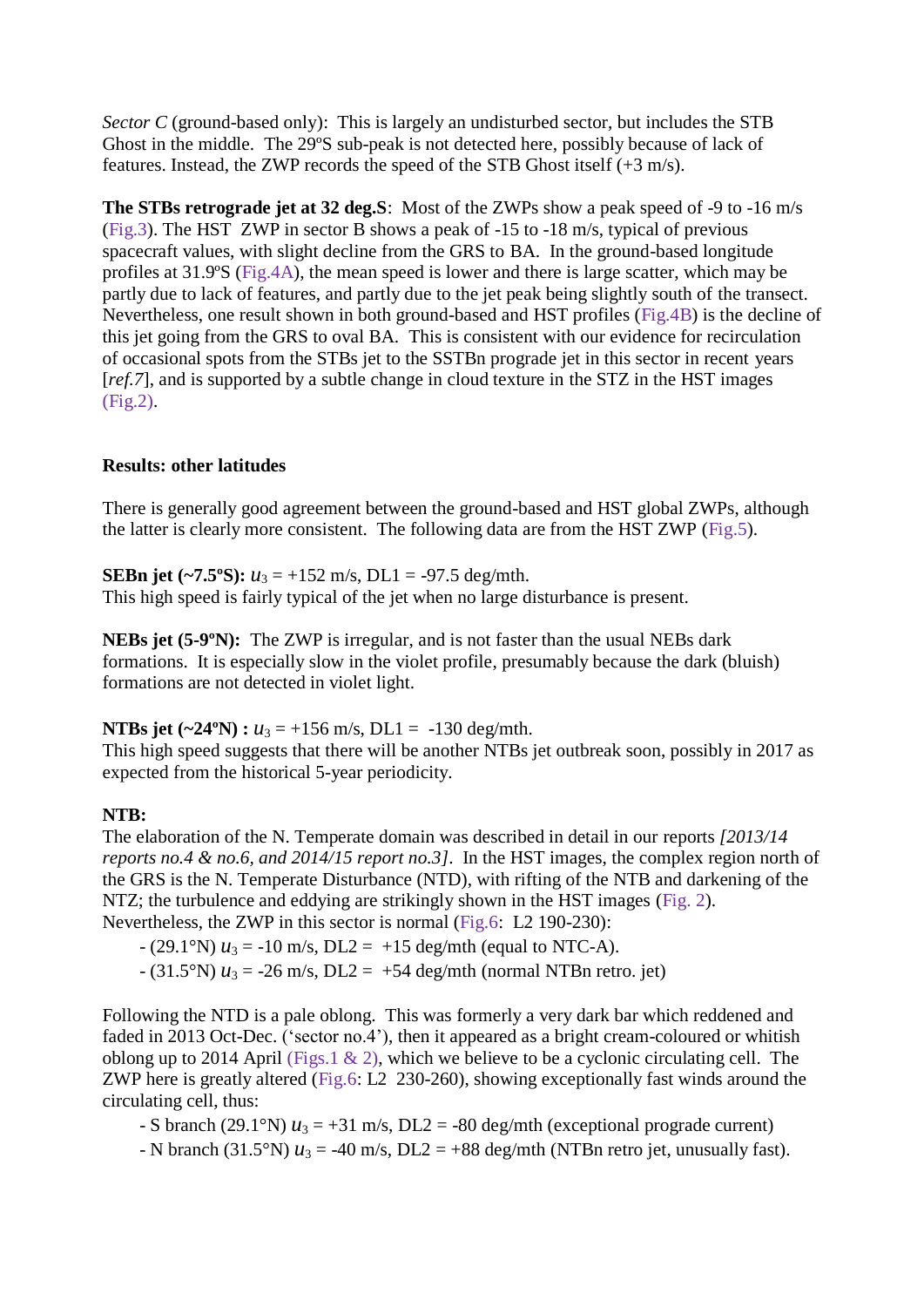Further f., where the NTB(N) and NTZ appear more normal, the ZWP is again normal (Fig.6: L<sub>2</sub> 260-290).

The NTBn jet speed in the circulating cell is notably faster than in previous ZWPs. The peak speed in spacecraft data from 1979 to 2007 ranged from -15 to -36 m/s, with a mean of -27 m/s (at 31.1 ºN) *[ref. 8]*. (An even faster speed of ~-49 m/s was found in HST images in 2008 May [*ref.2*], but the authors dismissed this as a possible artefact of the high-amplitude waves that were present on the NTBn at that time.) In conclusion, we find that a cyclonic cell in the NTB has very rapid circulation, whereas the adjacent NTD has a normal ZWP.

#### **References:**

1. Hahn G (tr: Jacquesson M), 'Jupiter : Longitudinal drifts computation from image pairs': http://www.grischa-hahn.homepage.t-online.de/ "Zonal wind profiles" or direct to:

http://www.grischa-hahn.homepage.t-online.de/astro/winjupos/LongDrifts/ Jupiter\_LongDriftDetermination\_English.pdf

- 2. Asay-Davis XS, Marcus PS, Wong MH & de Pater I (2011) 'Changes in Jupiter's zonal velocity between 1979 and 2008.' *Icarus* 211, 1215-1232.
- 3. Rogers J, Adamoli G, Hahn G, Jacquesson M, Vedovato M & Mettig H-J (2013), 'Jupiter's South Temperate domain: Behaviour of long-lived features and jets, 2001-2012'. http://www.britastro.org/jupiter/stemp2013.htm
- 4. Rogers JH (2014 March) 'Jupiter in 2013/14: Interim report no.6' http://alpo-j.asahikawa-med.ac.jp/kk14/j140406r.htm
- 5. Simon AA, Wong MH, Rogers JH, Orton GS, de Pater I, Asay-Davis X, Carlson RW & Marcus PS. 'Dramatic Change In Jupiter's Great Red Spot From Spacecraft Observations' *Astrophysical Journal Letters*, 797:L31-L34 (2014 Dec.20) doi:10.1088/2041-8205/797/2/L31.
- 6. Rogers J, Adamoli G & Jacquesson M (2015) Jupiter in 2013/14: Report no.9: 'The GRS and adjacent jets: Further analysis of amateur images, 2013/14' http://www.britastro.org/jupiter/2013\_14report09.htm *[Posted along with this report.]*
- 7. Rogers JH (2015) 'Jupiter's South Temperate Domain, 2012-2015'. http://www.britastro.org/jupiter/2014\_15report08.htm *[Posted along with this report.]*
- 8. Rogers JH (2013), 'Reference list of Jupiter's Jets'. http://www.britastro.org/jupiter/reference/jup\_jets/ref\_jets.htm

\_\_\_\_\_\_\_\_\_\_\_\_\_\_\_\_\_\_\_\_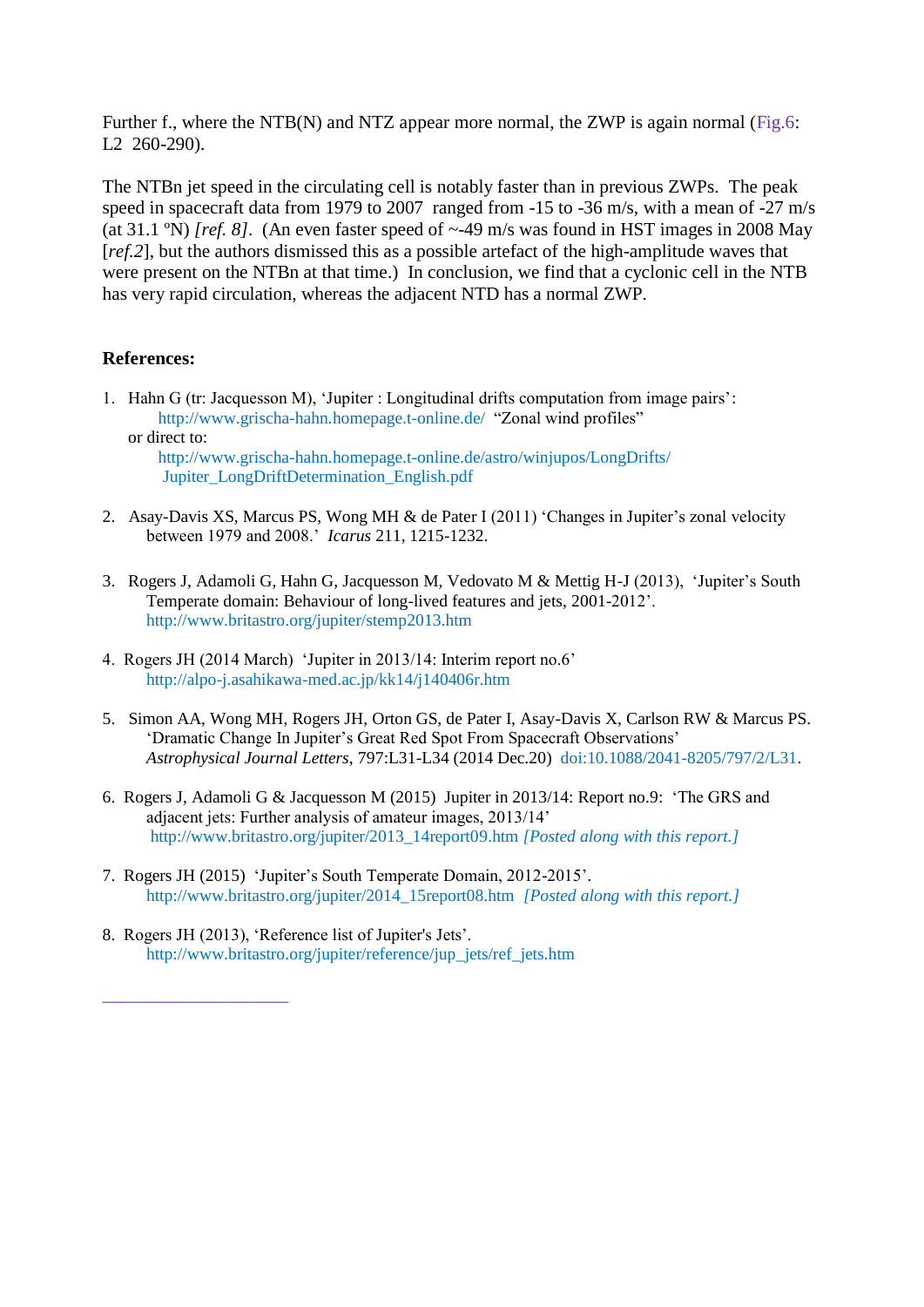# **Figures**



Figure 1. Map of the planet, 2015 Feb., from our 2013/14 Report no.6 *[ref.4]*, with the longitude sectors used for ZWPs (A, B, C) marked. *South is up in all figures.* 



Figure 2. HST image, 2014 April 21. Latitudes used for the transects in Fig.4 are marked. 'Recirc?' indicates a region where a change in the cloud texture of the STZ may be consistent with anticyclonic recirculation, ~45° p. oval BA. In the north, the rapidly-circulating cyclonic cell is outlined.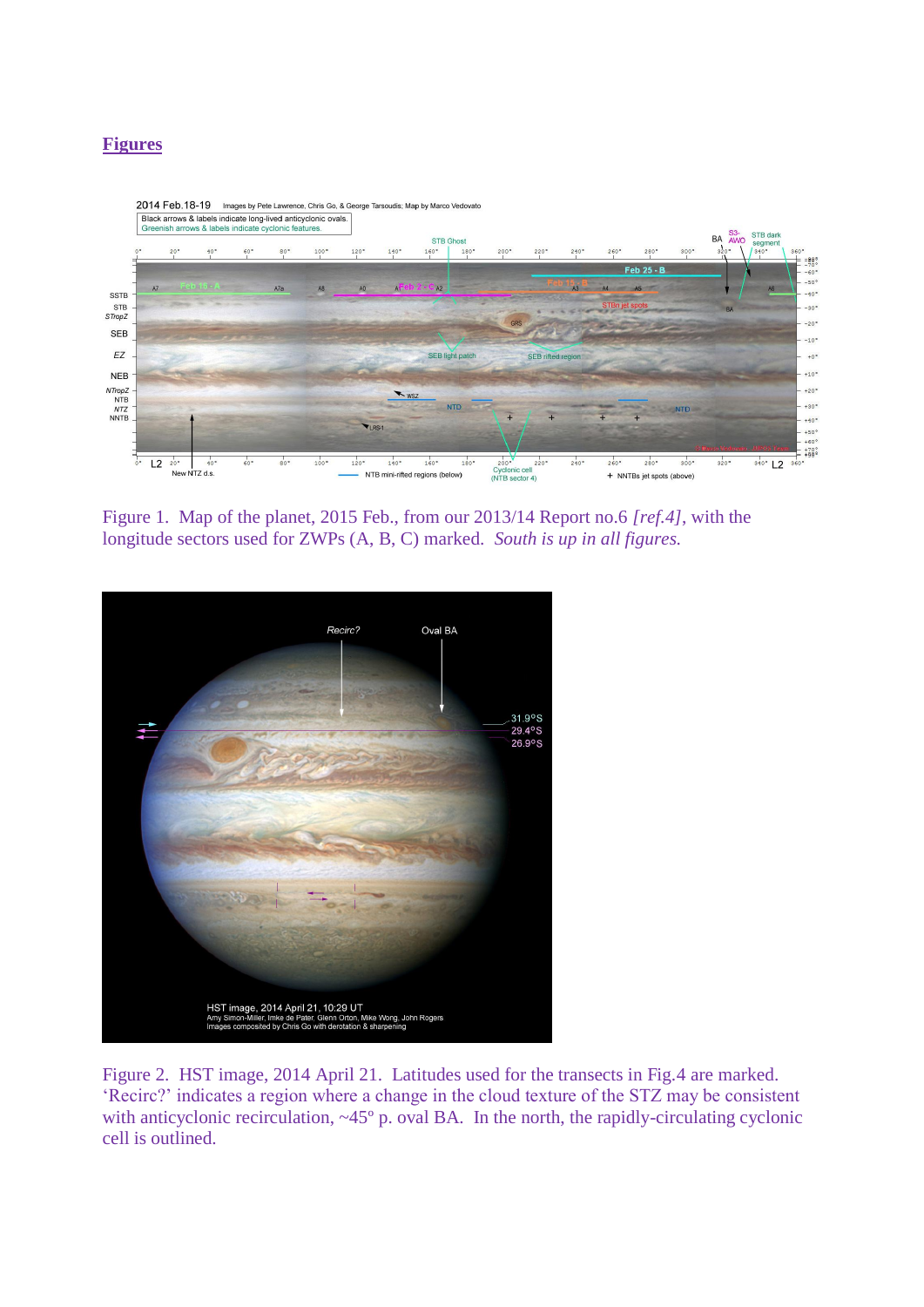

Figure 3: ZWPs across the S. Temperate domain. (A) 2014 Feb. from ground-based images by Christopher Go, Damian Peach, and Bruce MacDonald (per ALPO-Japan), at dates and times as listed on the chart. (B) 2014 April 21, from HST images, in two longitude sectors.



Figure 4: Profiles of wind speed with longitude at the typical latitudes of the three jet peaks (26.9, 29.4, 31.9 °S). Wind speed is averaged over a  $60^{\circ}$  span  $(+/-30^{\circ}$  from the longitude indicated). The longitudes >40º from the CM are shown paler as the speeds may be imprecise; likewise longitudes alongside the GRS, where speeds may be anomalous.